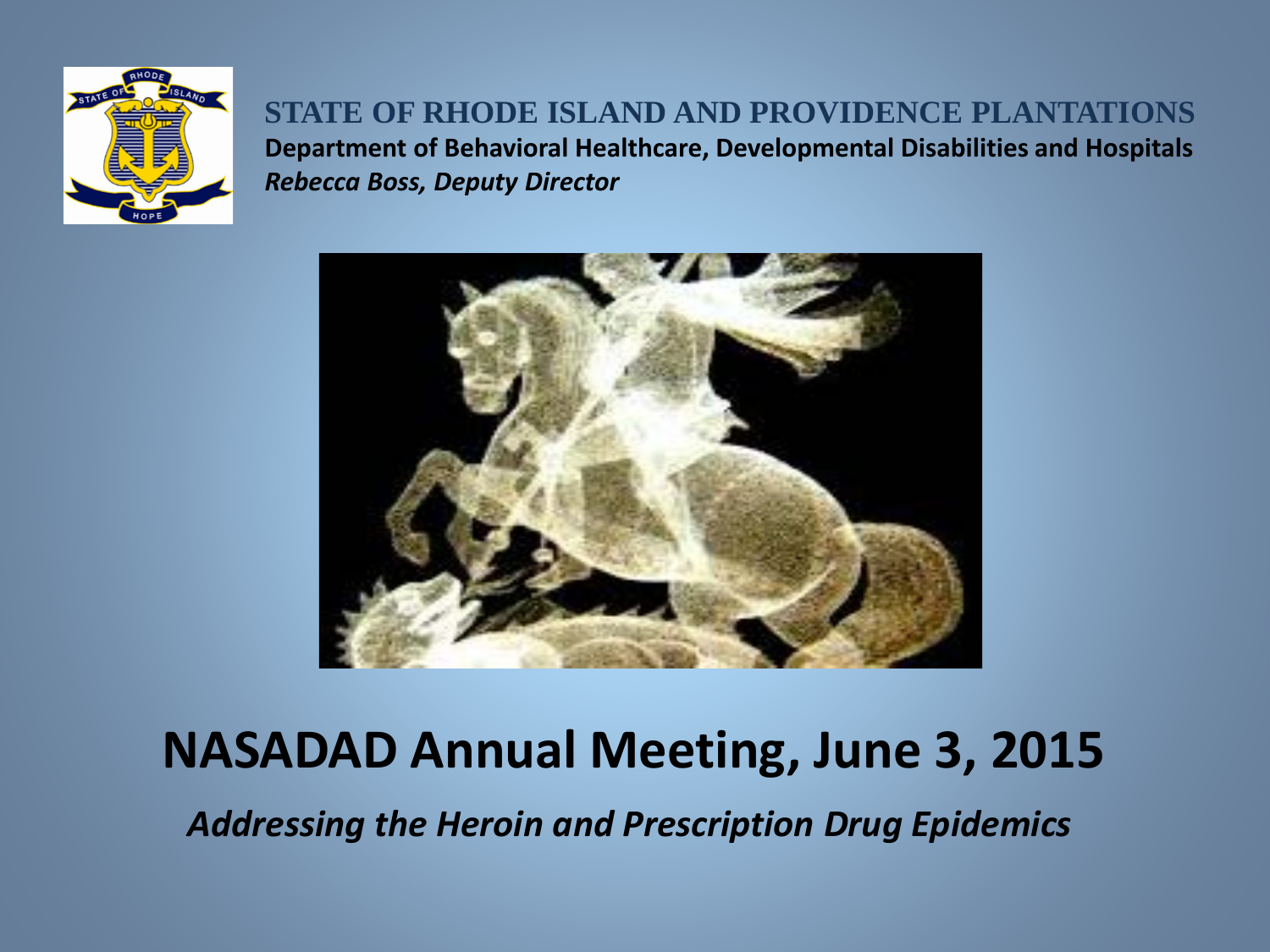# **Opioid Abuse Among Population Groups**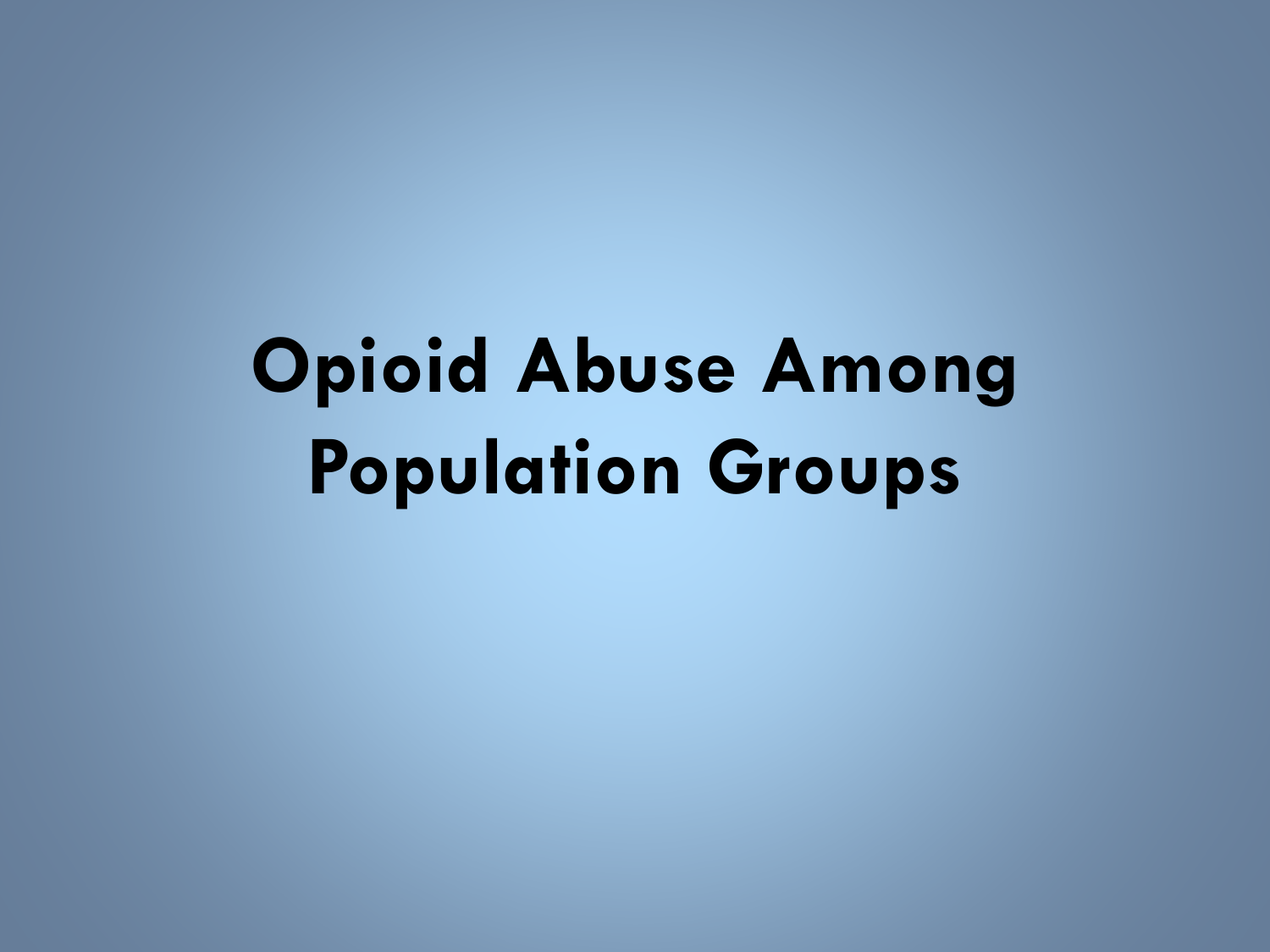### **"Addiction is a Pediatric Disease"**

Dr. James Mc Donald-RI Department of Health



http://www.drugabuse.gov/publications/addiction-science/preventiondevelopment/addictiondevelopmental-disease-usually-begins-in-adolescence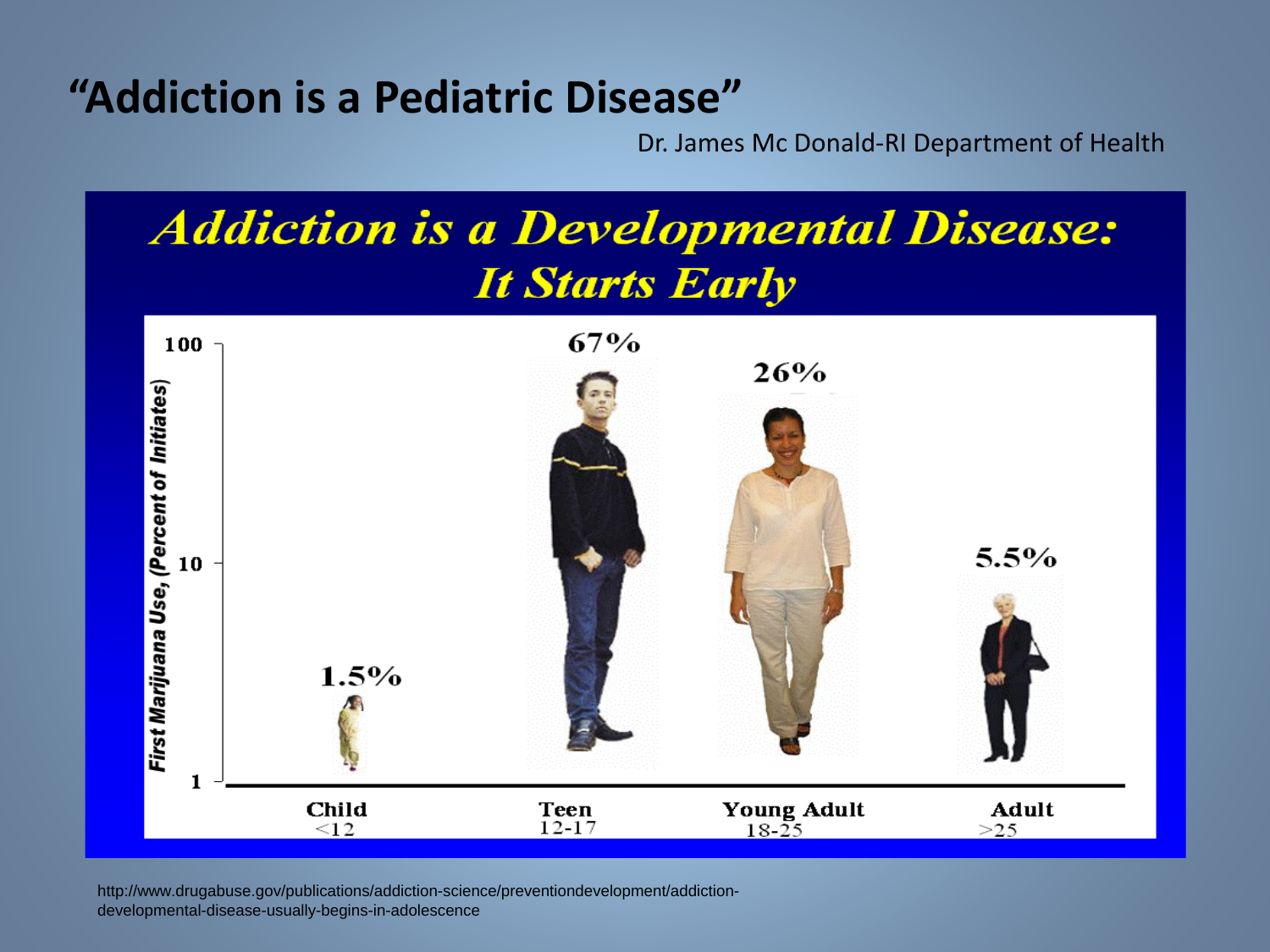|                                                                                                 | <b>HISPANIC/</b><br><b>LATINO</b> | <b>BLACK/AFRICAN</b><br><b>AMERICAN</b> | <b>NATIVE</b><br><b>AMERICAN</b> | <b>ASIAN &amp;</b><br><b>PACIFIC</b><br><b>ISLANDER</b> | <b>WHITE</b> | <b>STATE</b> |
|-------------------------------------------------------------------------------------------------|-----------------------------------|-----------------------------------------|----------------------------------|---------------------------------------------------------|--------------|--------------|
| Percent of youth who ever took prescription drugs<br>without having a prescription for the drug | 13.0                              | 11.9                                    | 20.4                             | 9.9                                                     | 15.8         | 15.0         |

#### **YOUTH BEHAVIORAL RISK FACTOR INDICATORS (YOUTH IN GRADES 9-12)**

*Sources: Rhode Island Department of Health, Youth Risk Behavior Survey, 2009, 2011 and 2013*

| Figure 5: RHODE ISLAND EMERGENCY DEPARTMENT VISITS WITH<br>A PRIMARY DIAGNOSIS OF OPIOID OVERDOSE |          |          |           |          |       |                          |                  |                          |       |          |       |          |                |             |              |
|---------------------------------------------------------------------------------------------------|----------|----------|-----------|----------|-------|--------------------------|------------------|--------------------------|-------|----------|-------|----------|----------------|-------------|--------------|
|                                                                                                   |          |          |           |          |       |                          | <b>Age Group</b> |                          |       |          |       |          |                |             |              |
| <b>Year</b>                                                                                       | $0 - 19$ | % Change | $20 - 24$ | % Change | 25-34 | % Change                 | 35-44            | % Change                 | 45-54 | % Change | 55-64 | % Change | $65+$          | % Change    | <b>Total</b> |
| 2008                                                                                              | 26       | 0%       | 89        | 56%      | 187   | 2%                       | 162              | 12%                      | 118   | 18%      | 41    | 24%      | 8              | 11%         | 632          |
|                                                                                                   |          |          |           |          |       | $\overline{\phantom{a}}$ |                  | $\overline{\phantom{a}}$ |       |          |       |          |                |             |              |
| 2009                                                                                              | 35       | 35%      | 99        | 11%      | 167   | 11%                      | 136              | 16%                      | 112   | $-5%$    | 52    | 27%      | $\overline{7}$ | 13%         | 608          |
|                                                                                                   |          |          |           |          |       |                          |                  |                          |       |          |       |          |                |             |              |
| 2010                                                                                              | 24       | 31%      | 94        | $-5%$    | 207   | 24%                      | 149              | 10%                      | 123   | 10%      | 43    | 17%      | $\overline{4}$ | 43%         | 644          |
| 2011                                                                                              | 30       | 25%      | 131       | 39%      | 268   | 29%                      | 185              | 24%                      | 134   | $9%$     | 45    | 5%       | 14             | 250<br>$\%$ | 808          |
| 2012                                                                                              | 20       | 33%      | 175       | 34%      | 346   | 29%                      | 228              | 23%                      | 139   | 4%       | 72    | 60%      | 14             | $0\%$       | 995          |
| 2013                                                                                              | 36       | 80%      | 231       | 32%      | 433   | 25%                      | 254              | 11%                      | 174   | 25%      | 80    | 11%      | 20             | 43%         | 1230         |
| <b>Total</b>                                                                                      | 250      |          | 1001      |          | 2100  |                          | 1584             |                          | 1091  |          | 419   |          | 88             |             | 6533         |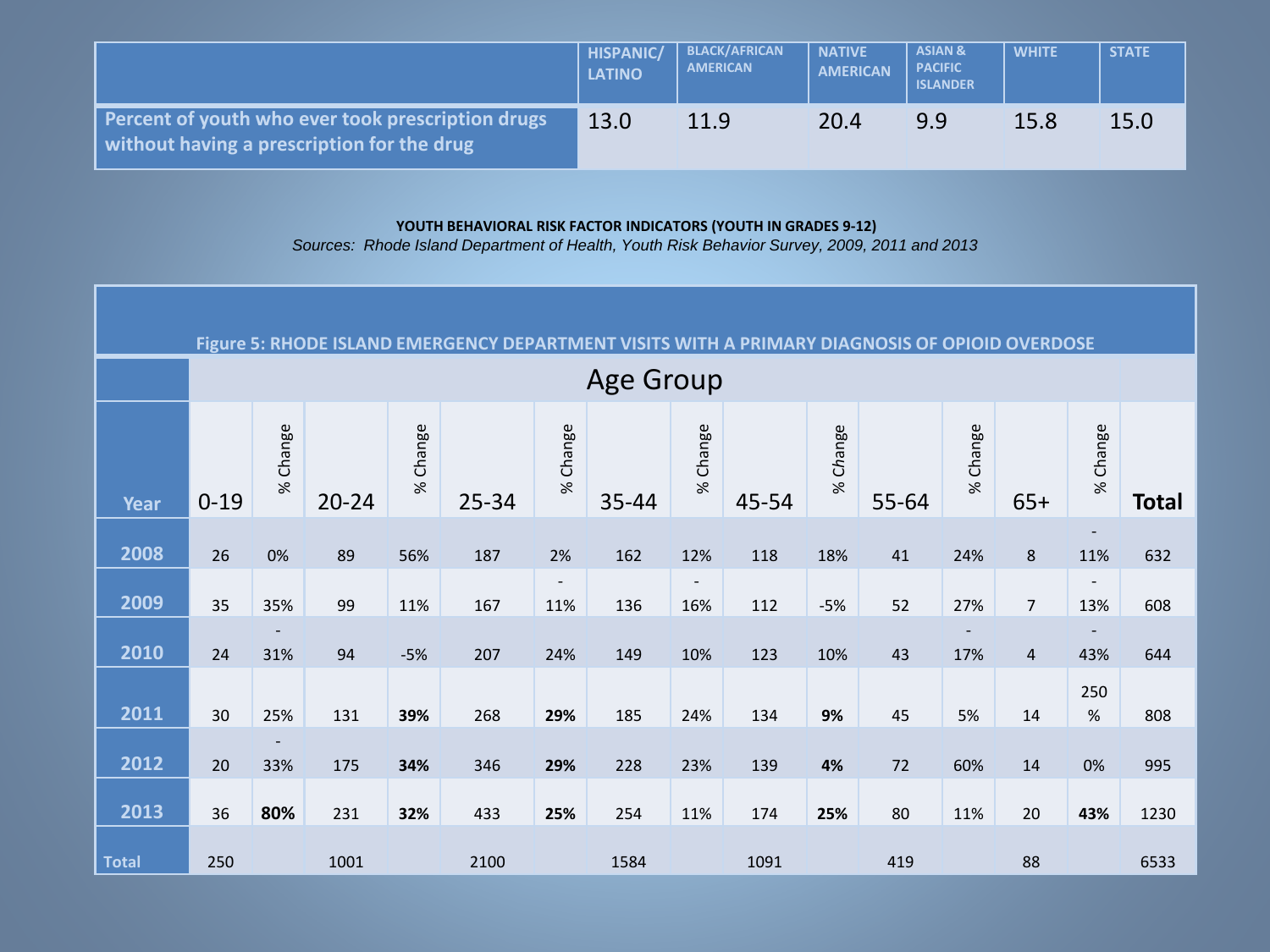### "**Have you used prescription drugs without a doctor's prescription in the past thirty days?**

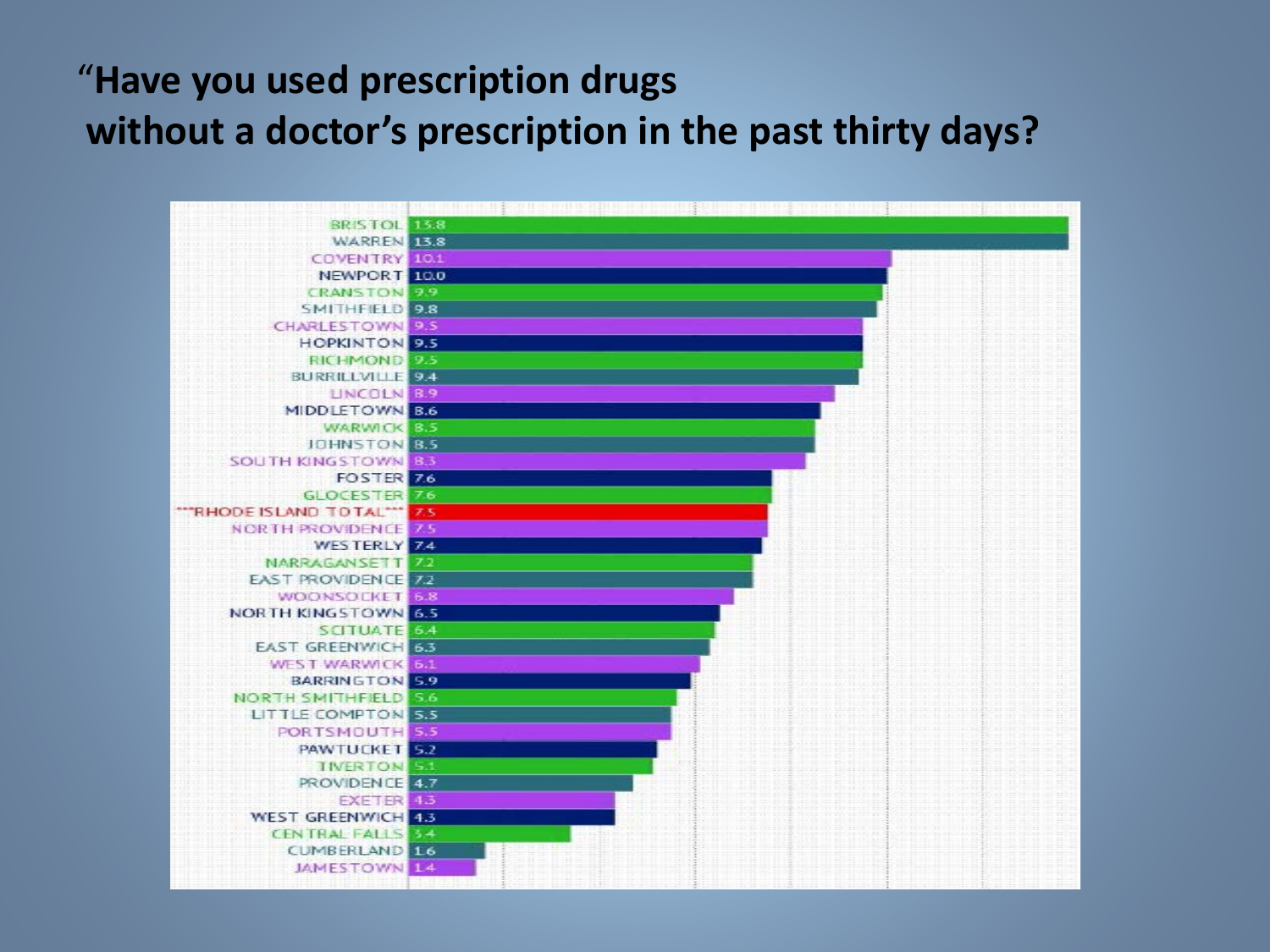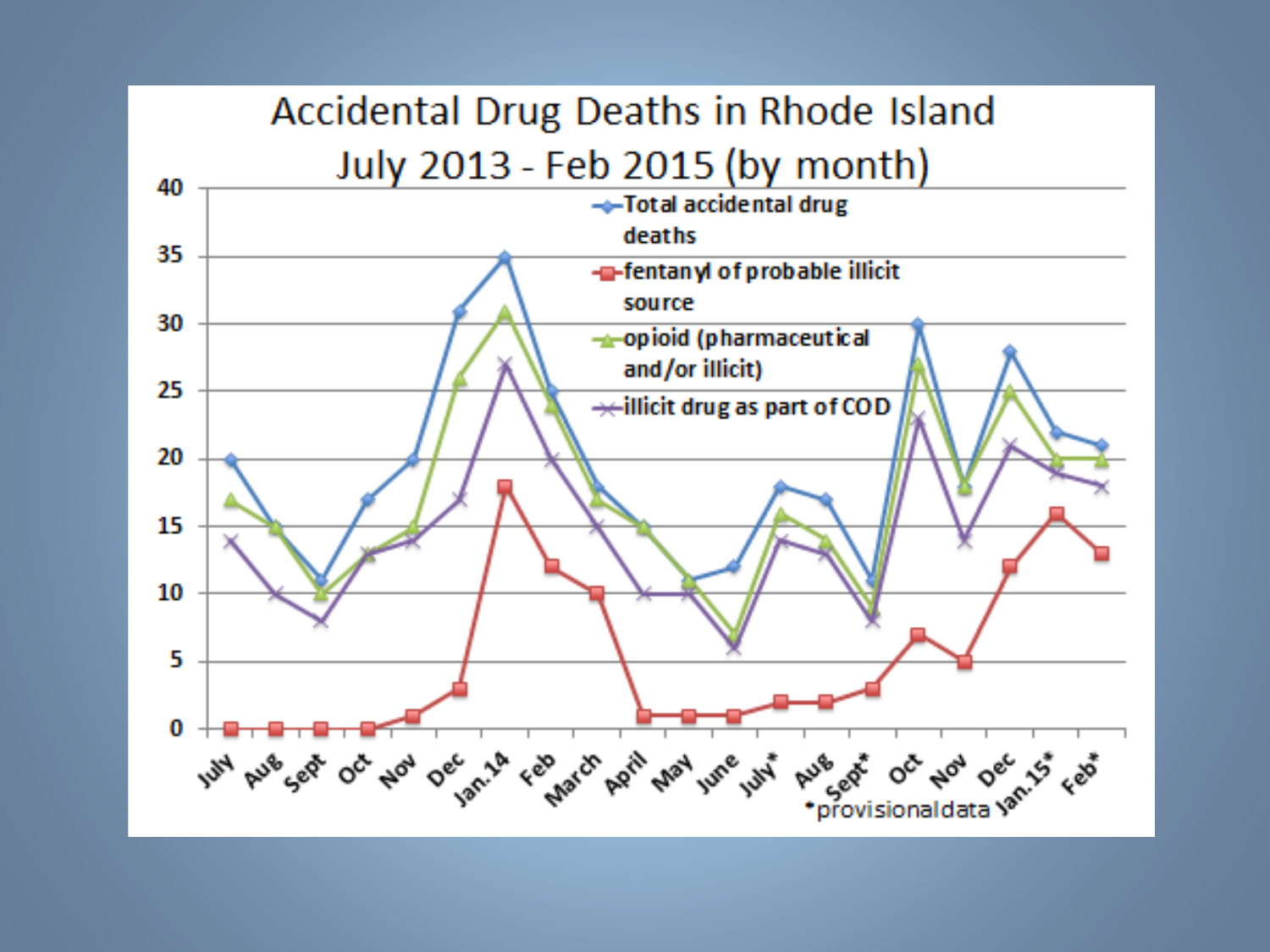### **Deaths due to Opioid Overdoses in Rhode Island**

| <b>FY2009</b> | 138 | 1 <sup>ST</sup> Quarter "09" | 33 |
|---------------|-----|------------------------------|----|
| FY2010        | 151 | $1ST$ Quarter "10"           | 43 |
| FY2011        | 173 | $1ST$ Quarter " $11$ "       | 52 |
| FY2012        | 182 | $1st$ Quarter " $12$ "       | 58 |
| FY2013        | 232 | $1st$ Quarter "13"           | 73 |
| FY2014        | 239 | $1st$ Quarter "14"           | 93 |
| <b>FY2015</b> | 76  | April 20 <sup>th</sup> "15"  | 76 |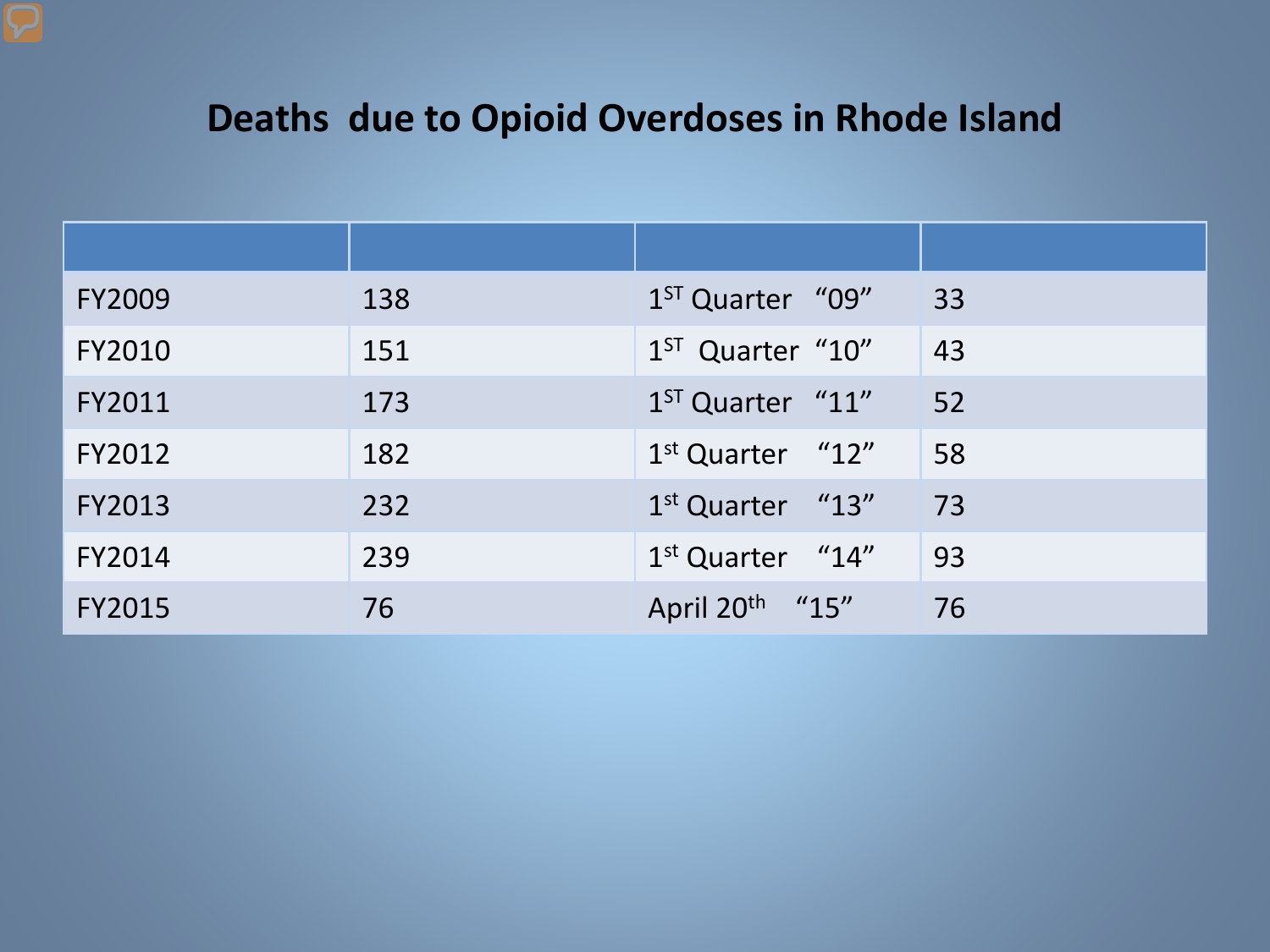**A Work in Progress: A Three Pronged Approach**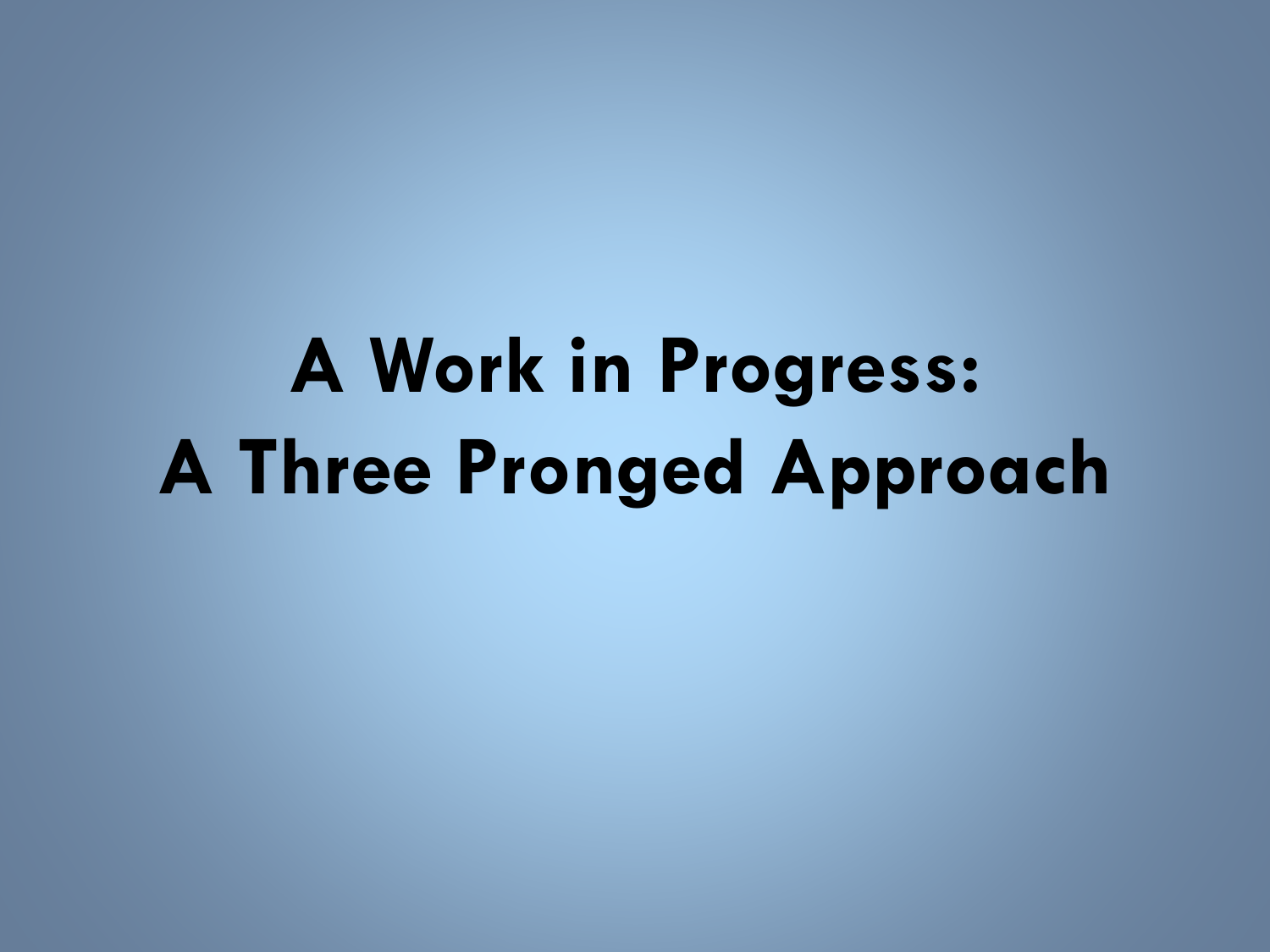## **Opioid Safety Efforts and Prevention**

### **Strengths**

- PDMP unsolicited reporting
- Sample pain management agreements, assessments, 'How to use PDMP' on HEALTH website
- CMEs (public health grand rounds, Brown CMEs)
- Medication Drop Boxes installed statewide
- Physician Consult hotline (on HEALTH, BHDDH websites)
- Anchor Dry Dock-"Homecoming"
- State Interdepartmental collaboration

### **Challenges**

- Interstate Data (though MOU signed for sharing with 13 other states)
- Only 44 % of individuals who can prescribe are registered (new regulations should change that)
- Lack of attendance
- Need to train Nurse Managers and other Practitioners
- **More Funding**
- New Leadership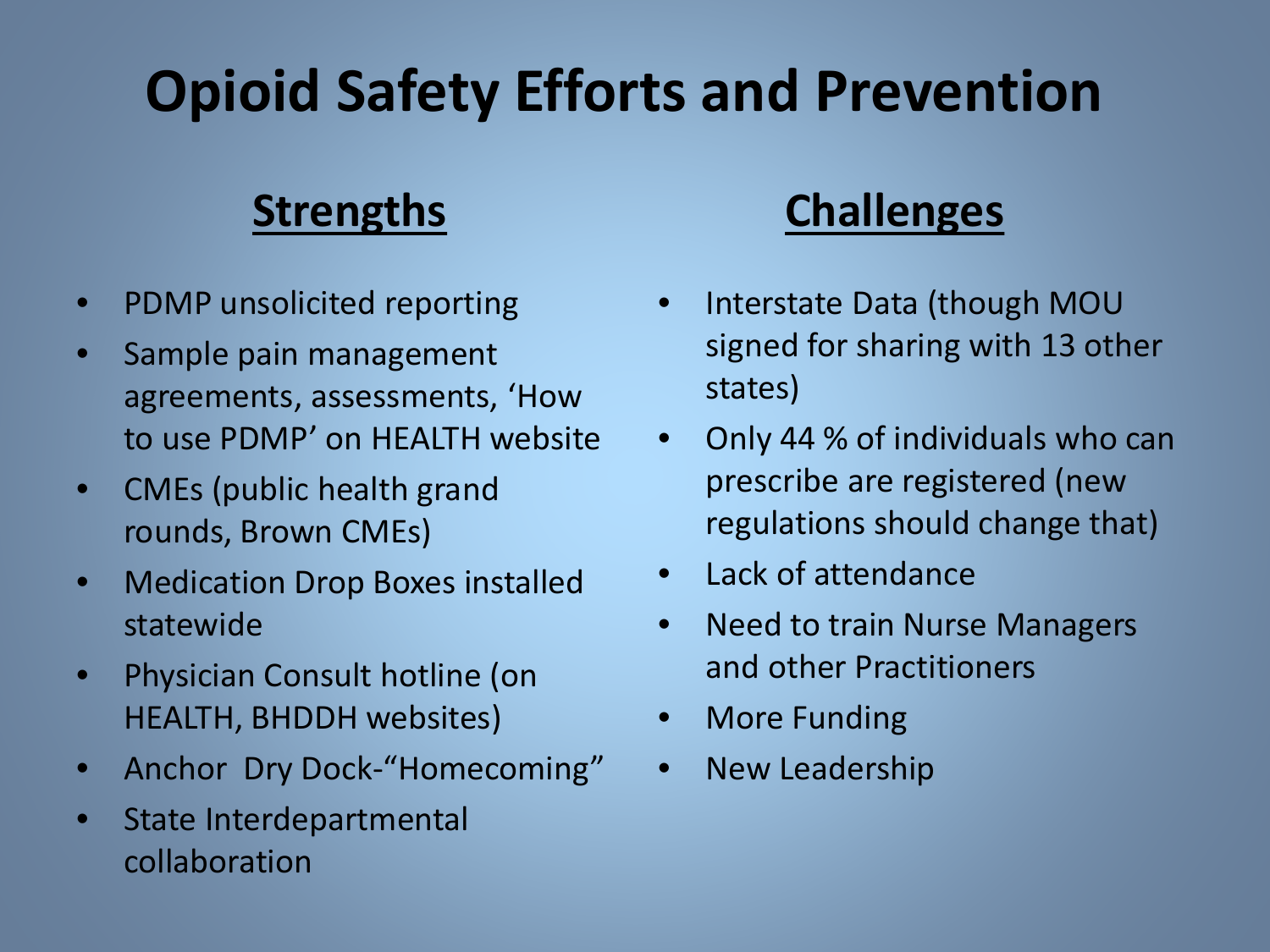### **Public Awareness Campaigns**

- Prevent Overdose
- Safe medication use
- Stigma reduction
- PDMP

**Addiction is a disease. Treatment is available. Recovery is possible.** *Recover.ri.gov*

## If you let her "sleep it off," she may never wake up.



Drug overdose is the #I cause of accidental death for adults in Rhode Island. Learn how to spot an overdose and what to do.





ww.martpolsoncenter.c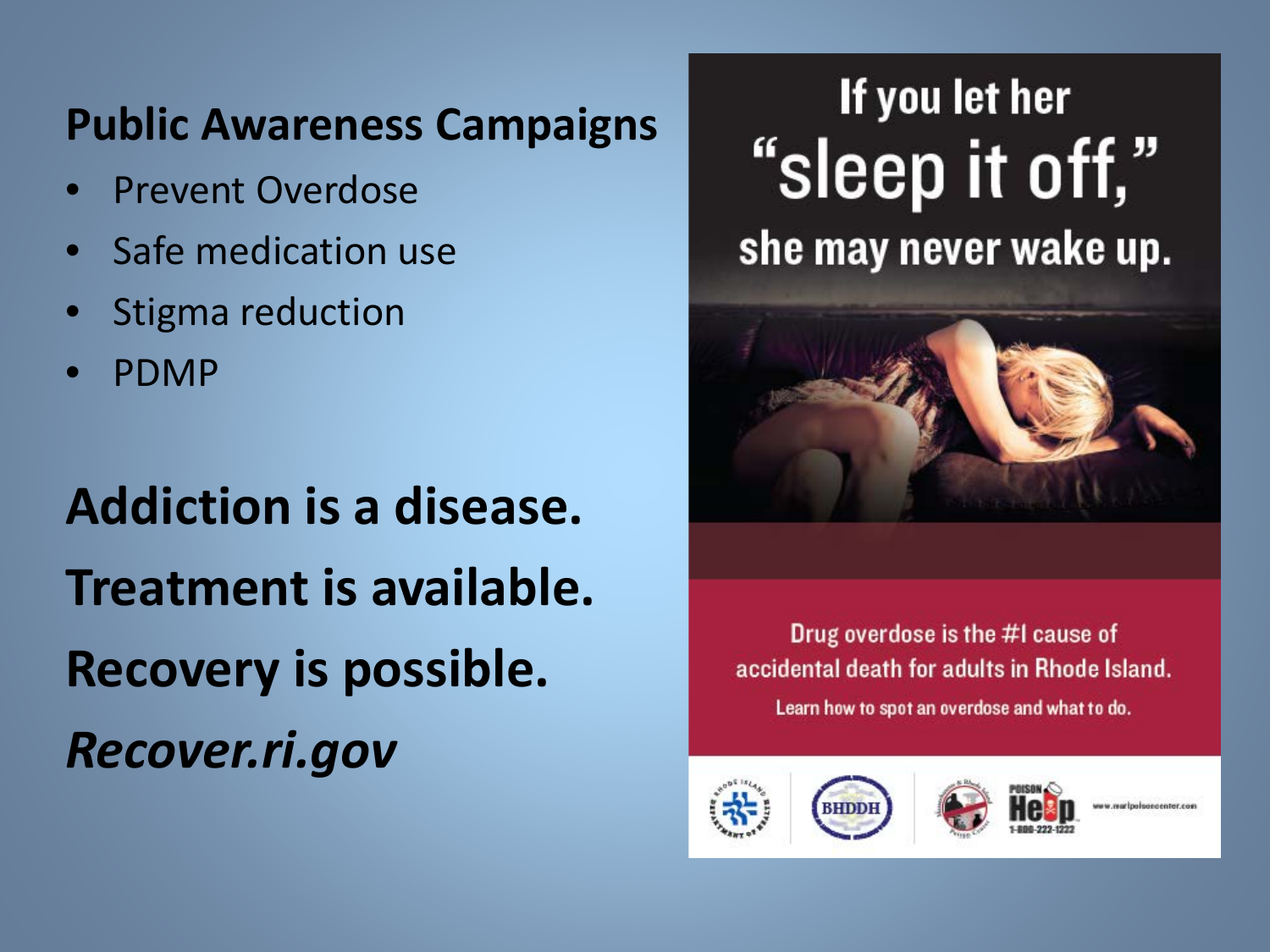# Intervention **AnchorED- Emergency Room**

- Recovery Coaches trained to respond to overdose survivors in Hospital Emergency Departments
- Training includes: healthcare literacy, navigating hospitals, OD and naloxone administration, medication assisted treatment
- On-call to respond to overdose Friday evening until Monday morning (times driven by data)
- Hospitals call one number
- Provide support, offer resources/referrals to patient and family
- Provide follow up recovery coaching with survivors
- Supervision of recovery coaches essential component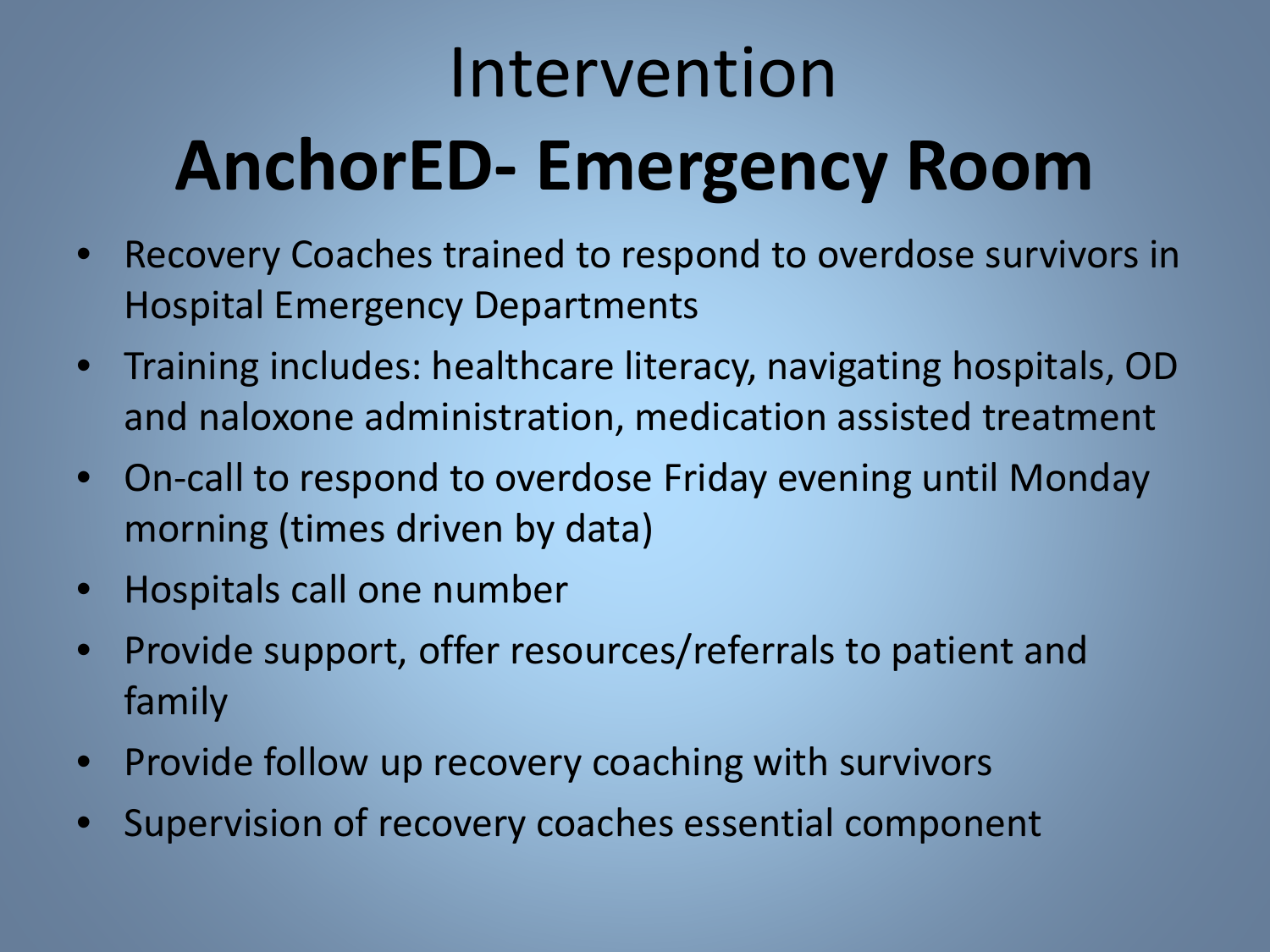## **Strengths**

- 173 patients served, **85%** connected to resources
- Strong collaboration with hospitals- EMR signal
- Cross training of peers
- Culture change with in the ED re: stigma
- 20 minute response time

## **Challenges**

- Peers with criminal backgrounds
- Not all hospitals enrolled
- Only two hospitals with EMR signal
- Cost of Narcan 1 133%
- MAT service availability on weekends.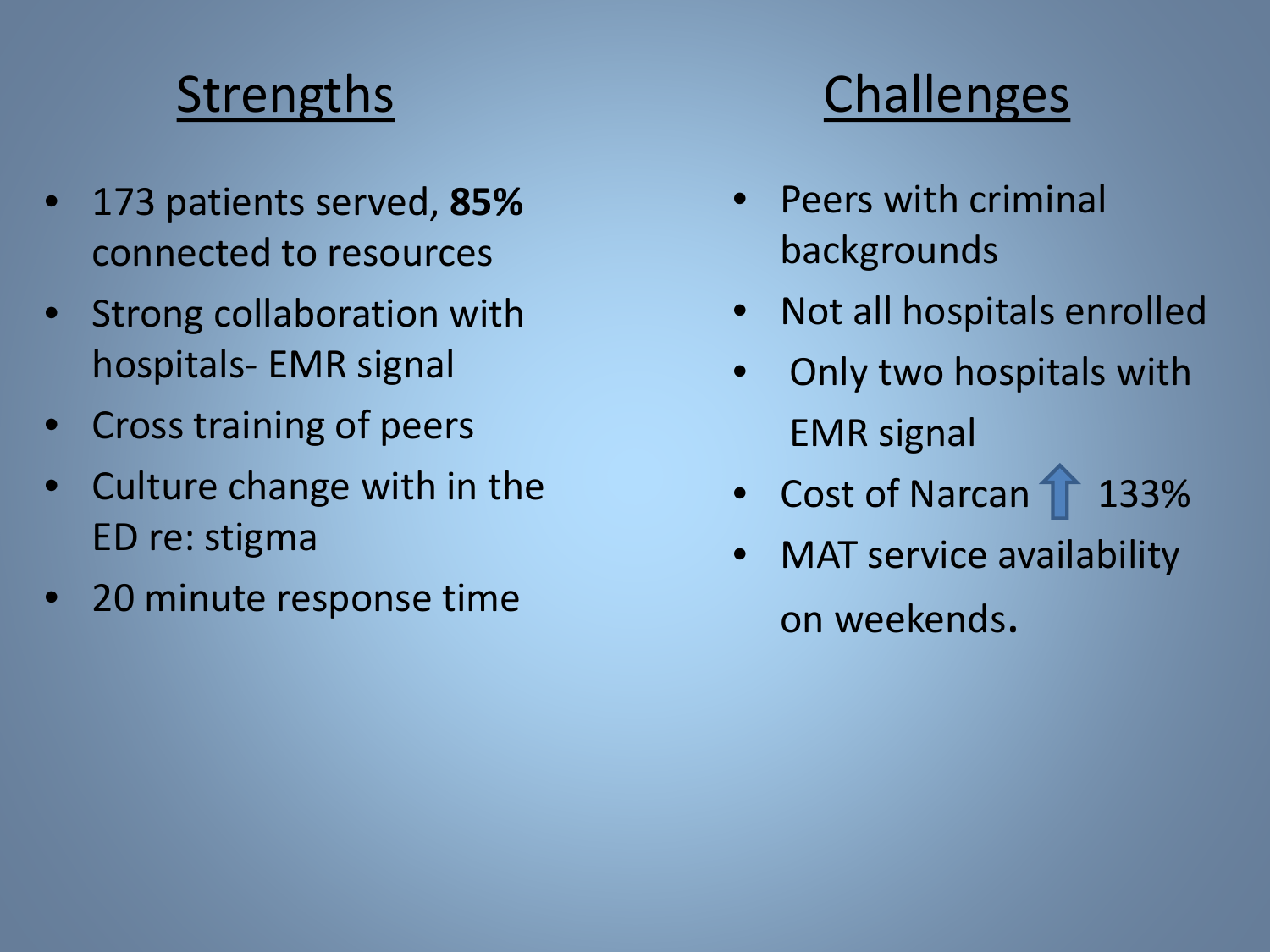## **2014-2015 AnchorED Data**

#### **Age Range of Survivors** 15 to 77. The highest rate of incidences between the ages of **21-28**.



| Race                    |     |
|-------------------------|-----|
| <b>White</b>            | 125 |
| Latino/Hispanic         | 24  |
| <b>African-American</b> | 5   |
| <b>Pacific Islander</b> | 4   |
| unknown                 | 15  |
| <b>TOTAL</b>            | 173 |

| Participation in Treatment (12 Months Prior to Overdose Incident(s)) |                |      |  |  |  |  |
|----------------------------------------------------------------------|----------------|------|--|--|--|--|
| In some form of Treatment                                            | 50             | 29%  |  |  |  |  |
| <b>Not In Treatment</b>                                              | 119            | 69%  |  |  |  |  |
| unknown                                                              | $\overline{4}$ | 2%   |  |  |  |  |
| <b>TOTAL</b>                                                         | 173            | 100% |  |  |  |  |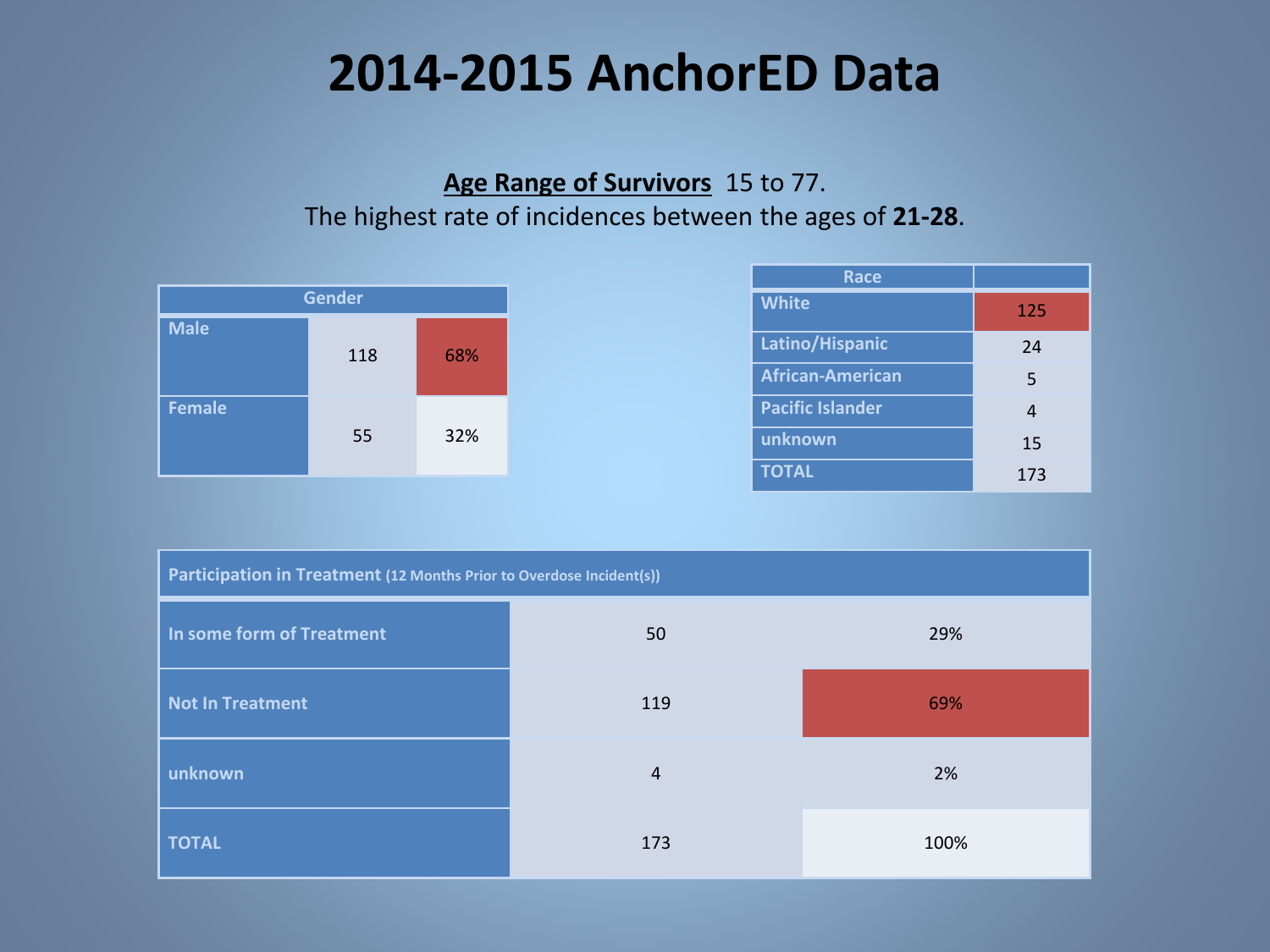## **Essential Tools for**

## **Opioid Overdose Response Access to Naloxone**

- Naloxone and Good Samaritan Laws passed in 2012,
- **Collaborative Practice Agreement**
- **Narcan kits purchased by State and distributed to licensed inpatient detoxification programs and residential treatment programs for distribution to clients at discharge**
- Regulations promulgated requiring education on overdose and naloxone to all staff at BH programs and clients at risk
- **Narcan kits provided to RI prison system for distribution to inmates being released**
- State police, local police and EMS equipped with narcan
- Narcan covered by Medicaid
- **Peers sent to fentanyl "hotspots**"
- Narcan kits in recovery houses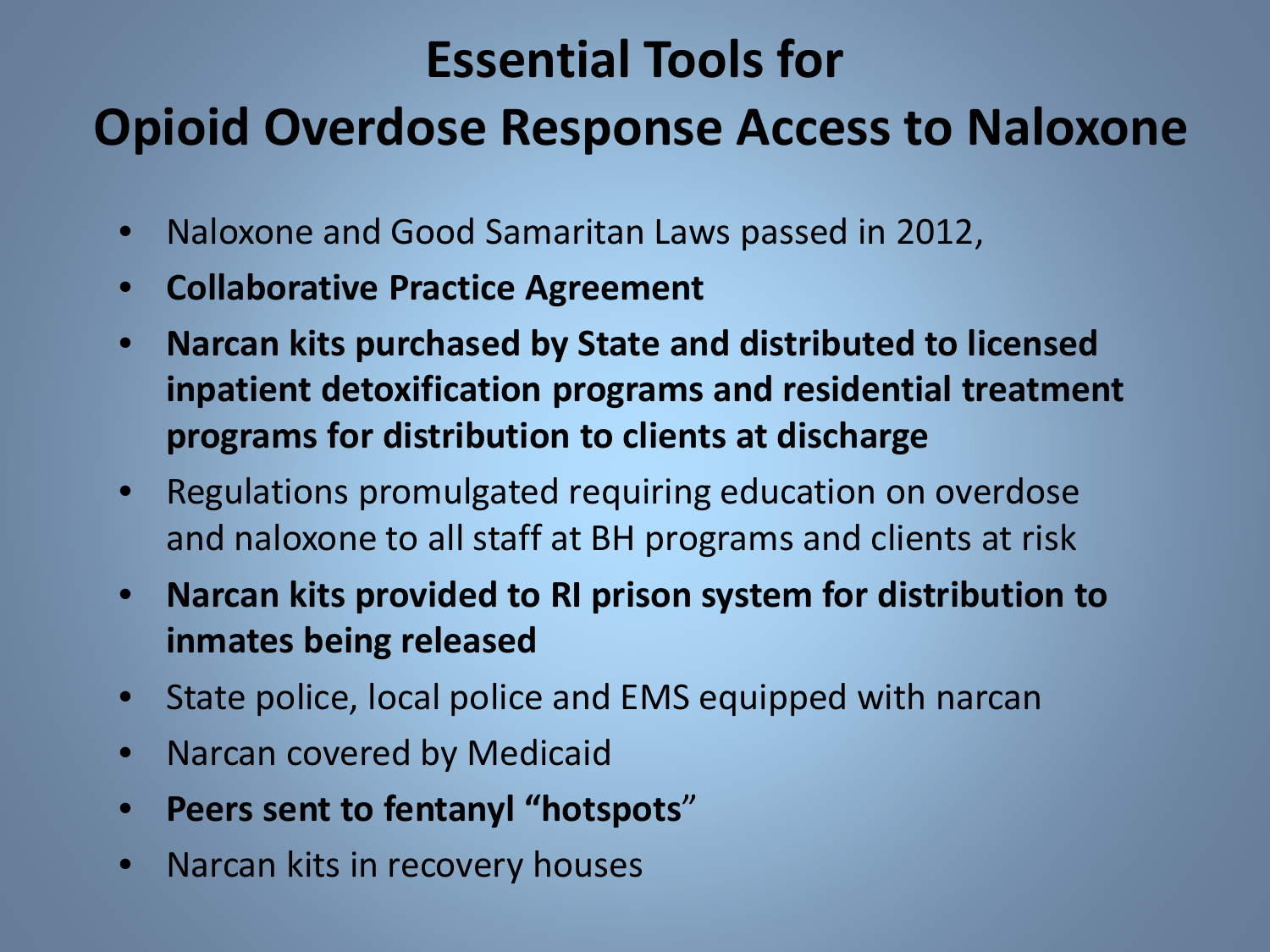## **Treatment**

- Opioid Treatment Programs-OTP Health Homes
- Need to focus on treatment access not just naloxone
- Address stigma associated with Medication Assisted Treatment
- OTP physicians required to consult PDMP at admission and at least annually
- Physician's Consult Program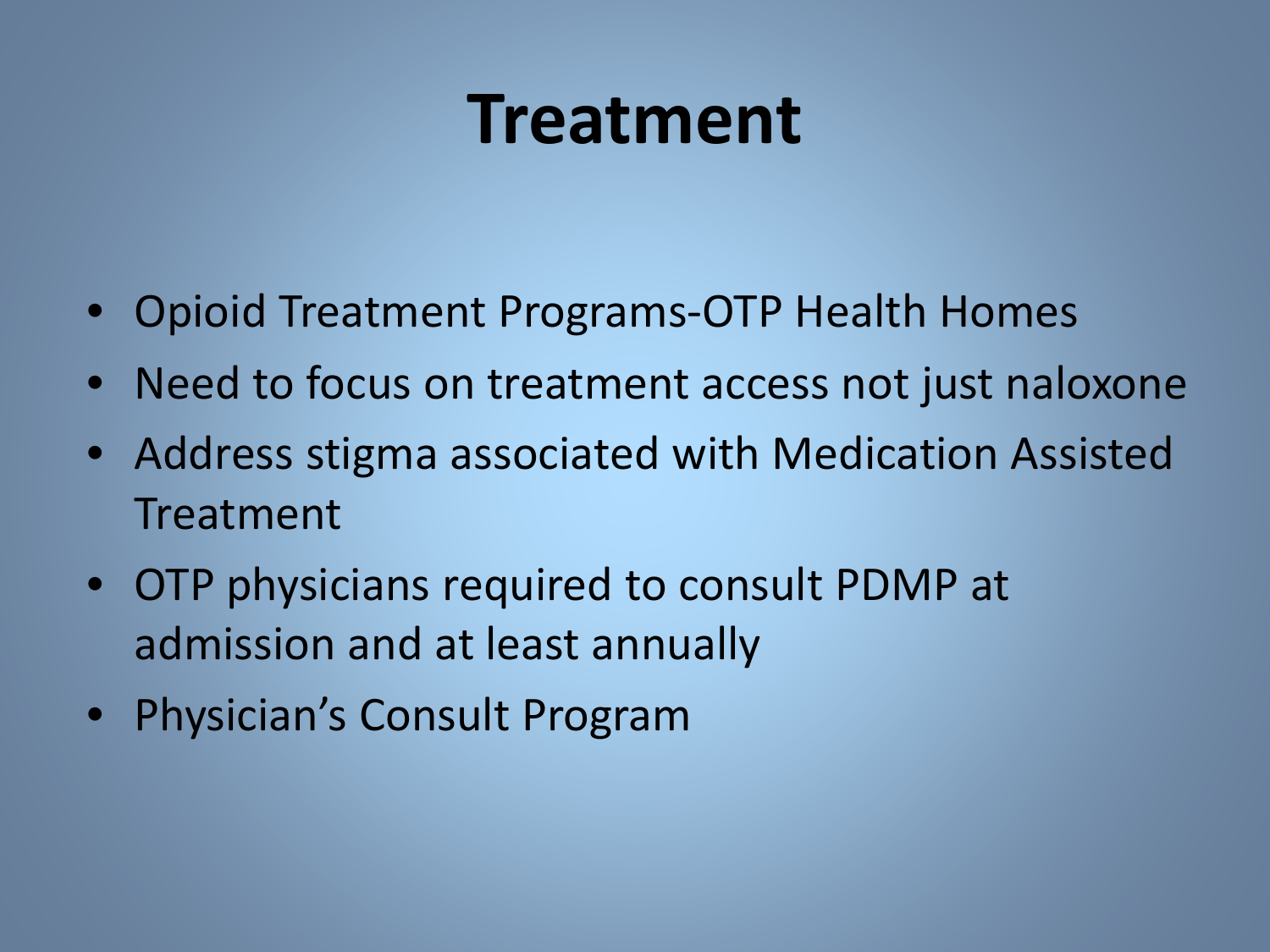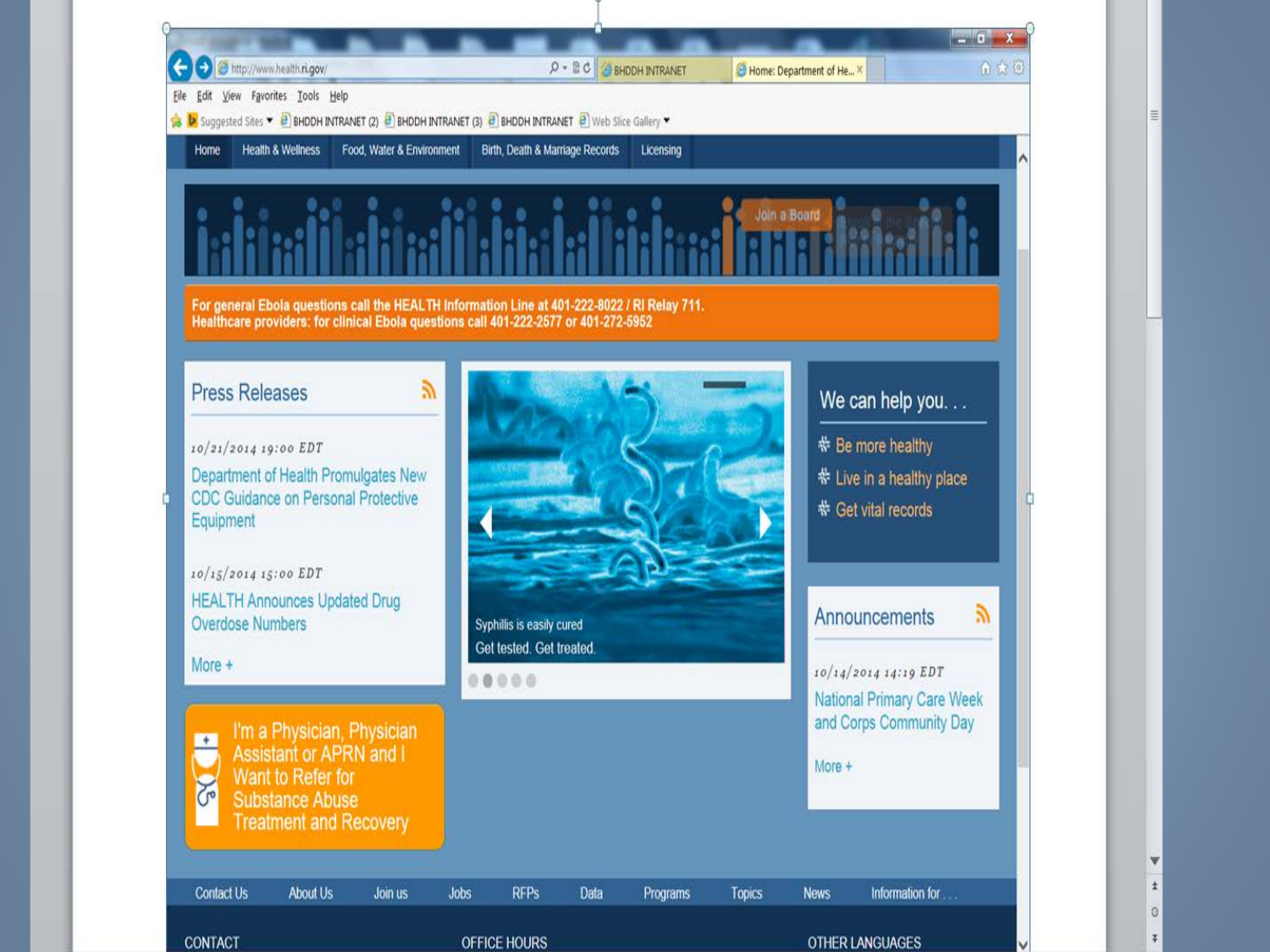# **Strategic Development**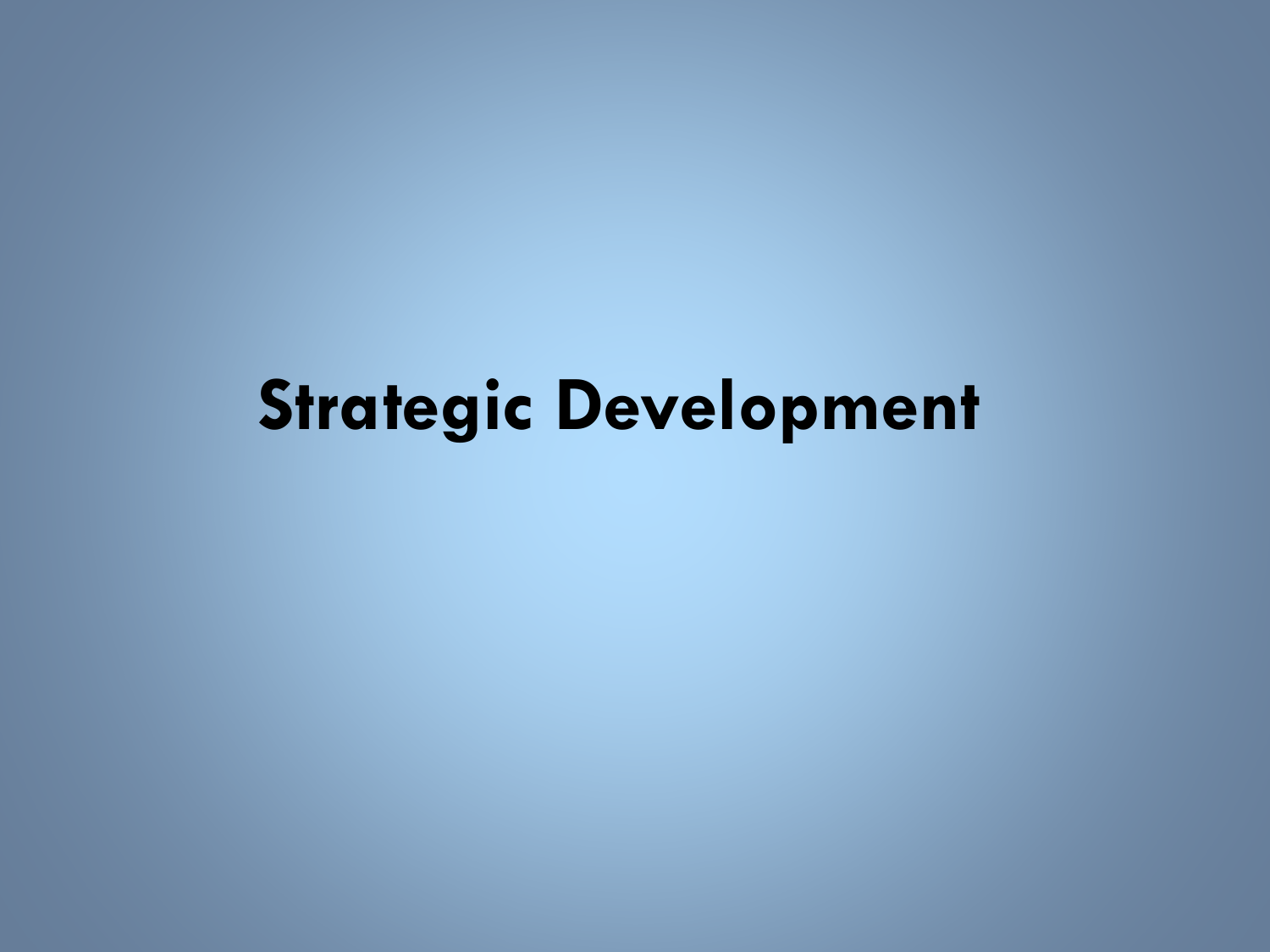# **History of Planning**

- 2002- CDC Injury and Prevention Grant
- 2005 University Collaboration Grant
- 2011 Strategic Plan for State goal to prevent death and injuries from unintentional drug overdose
- 2012 Drug Overdose Prevention and Rescue Coalition
- 2014 SAMSHA Policy Academy
- 2014 Governor's Task force on Overdose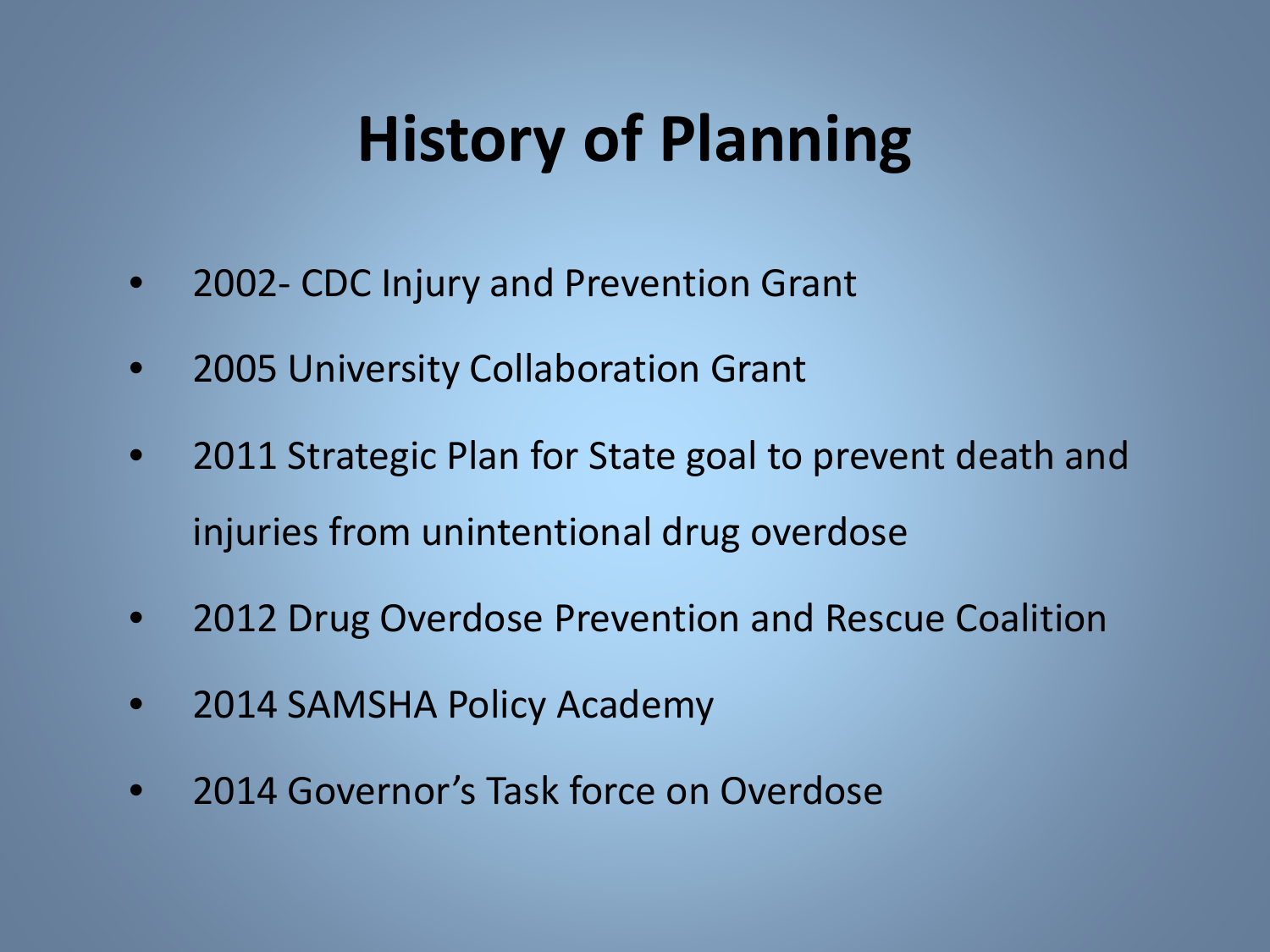## **RI State Plan 2011-2016**

### **Recommendations:**

- 1. Establish statewide overdose surveillance mechanisms.
- 2. Increase usage and effectiveness of the Prescription Drug Monitoring Program (PDMP).
- 3. Increase access to naloxone training and distribution programs.
- 4. Increase licensed healthcare worker and institutional responsibility.
- 5. Implement and expand disposal units throughout the state.
- 6. Support prevention policies that work.
- 7. Increase general public awareness of drug overdose as a preventable public health problem.
- 8. Support and affirm people at risk for drug overdose.
- 9. Increase access to substance abuse treatment.
- 10. Build state capacity to implement drug overdose prevention and rescue programs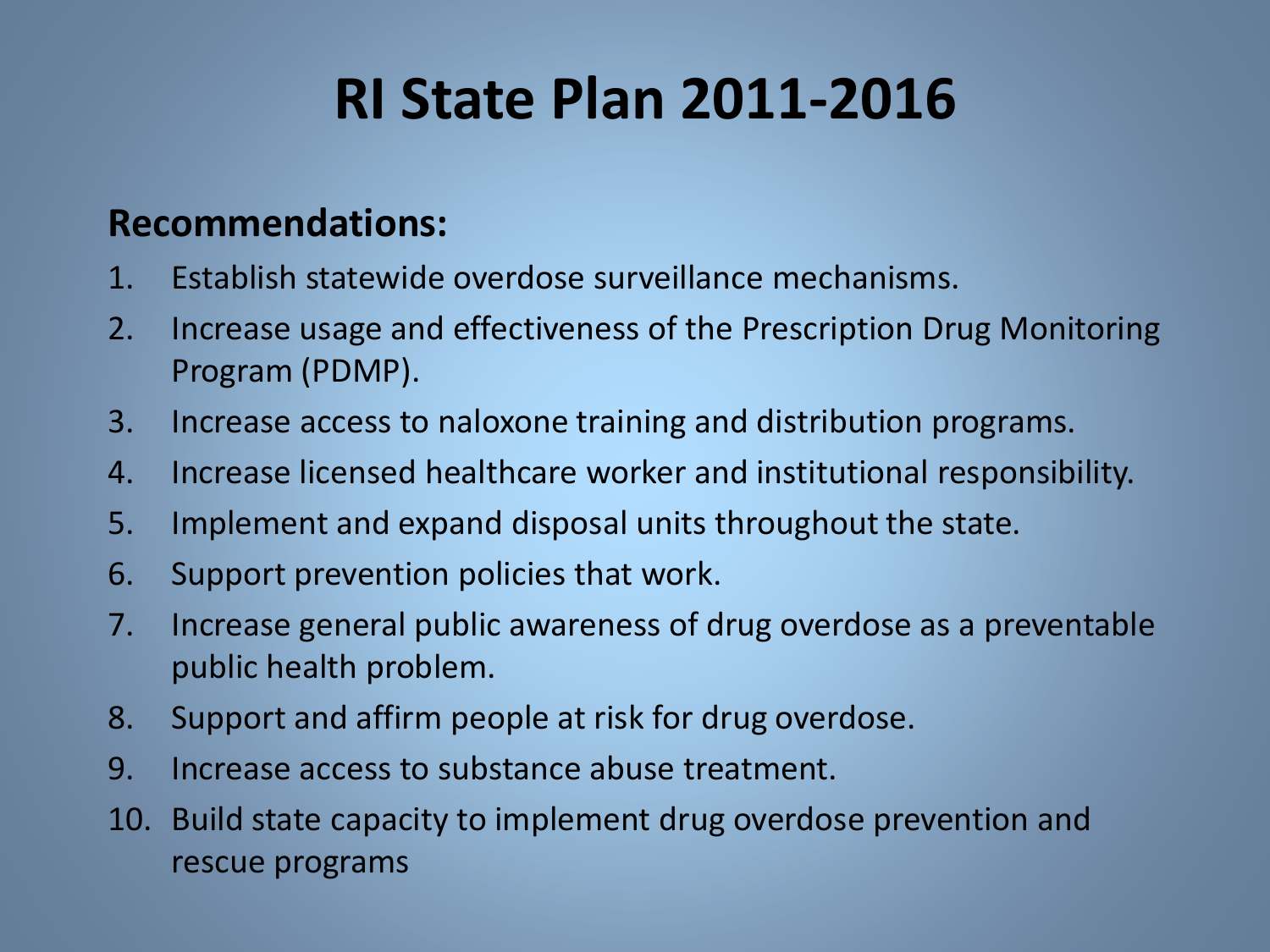# **Next Steps**

• Review findings from rapid response questionnaire

Re: fentanyl outbreak, January–March

• Apply for grants to sustain our efforts

TCE-MAT please!  $\odot$ 

- Continued training efforts
- Data Mapping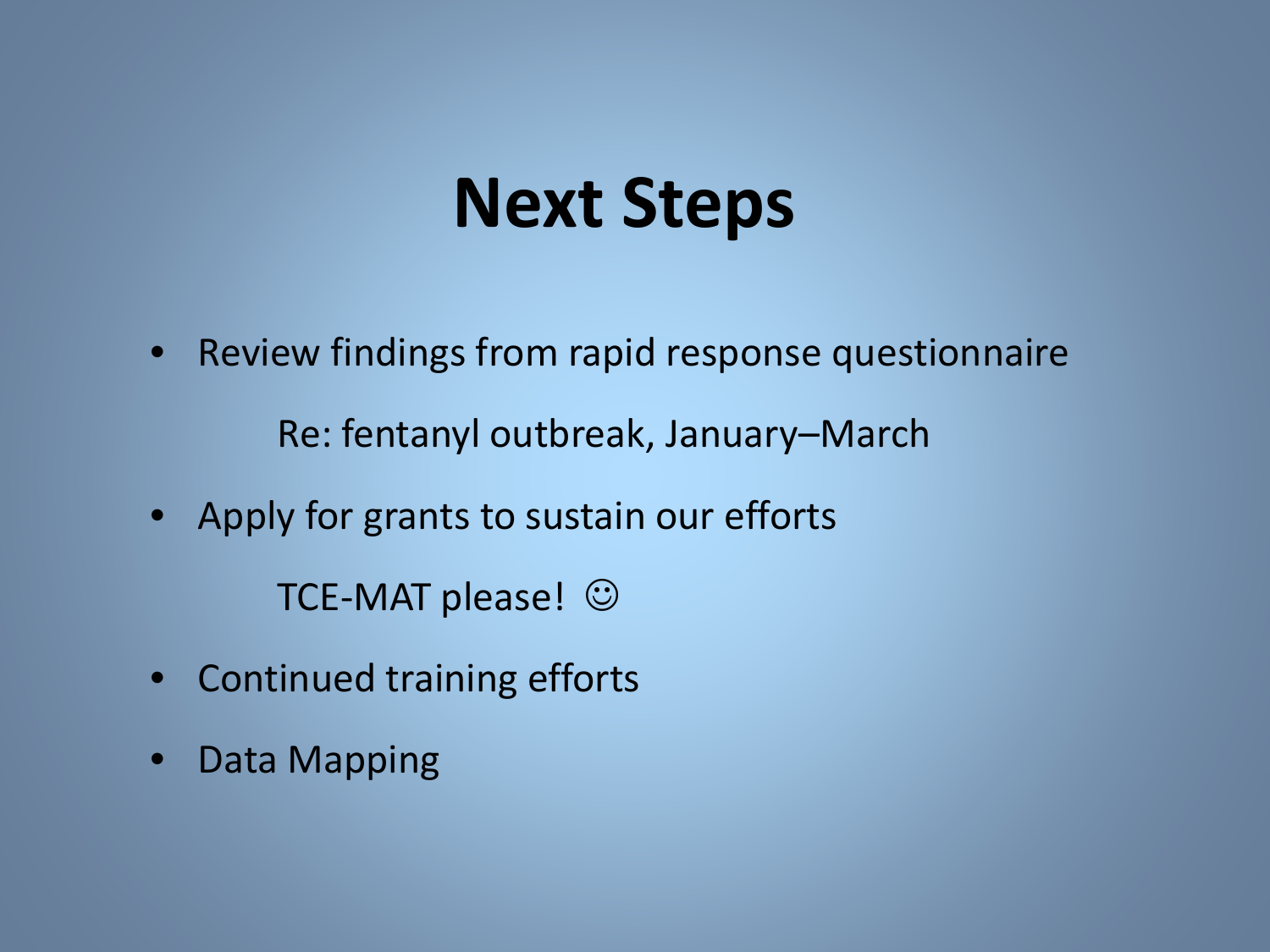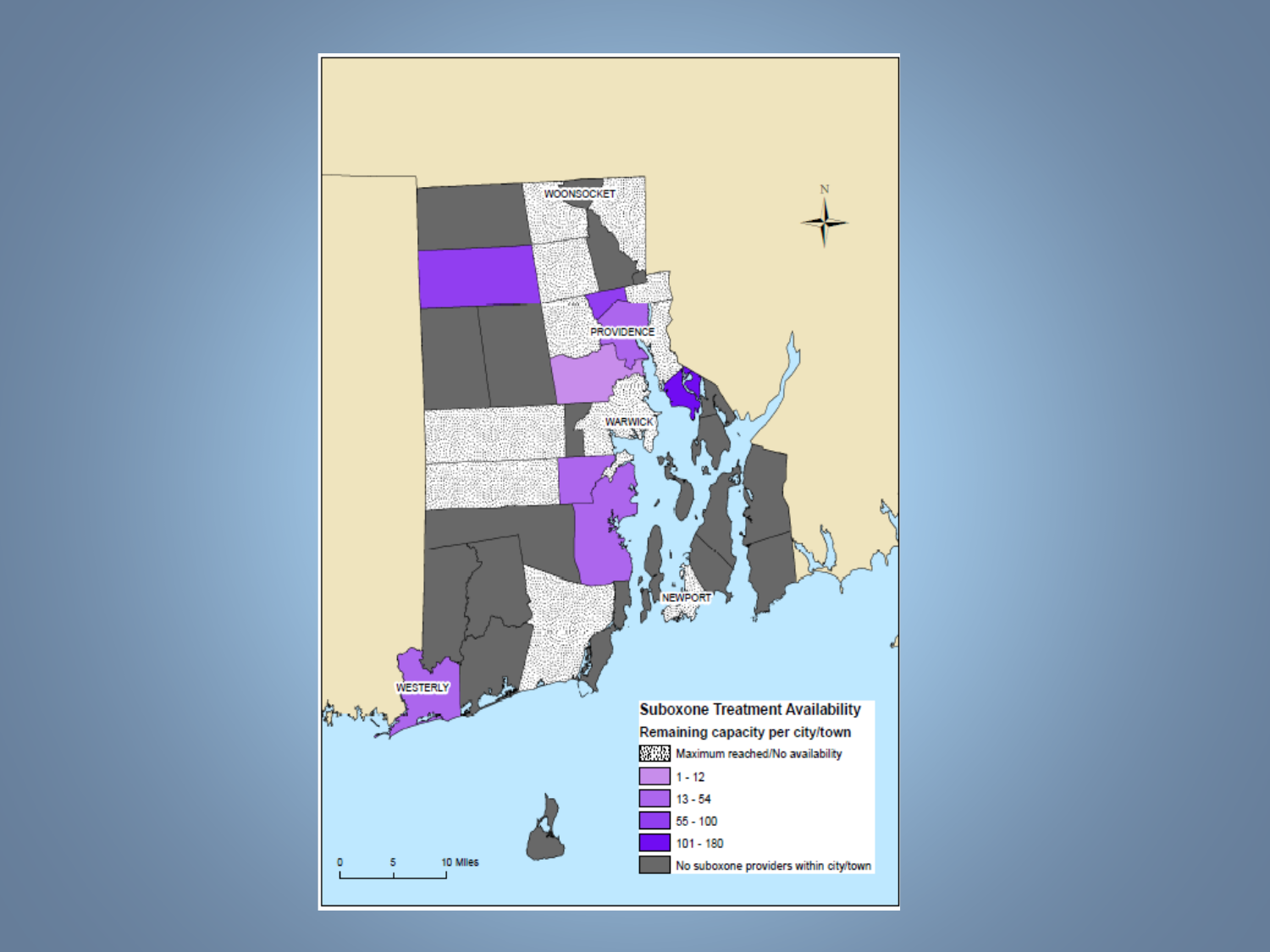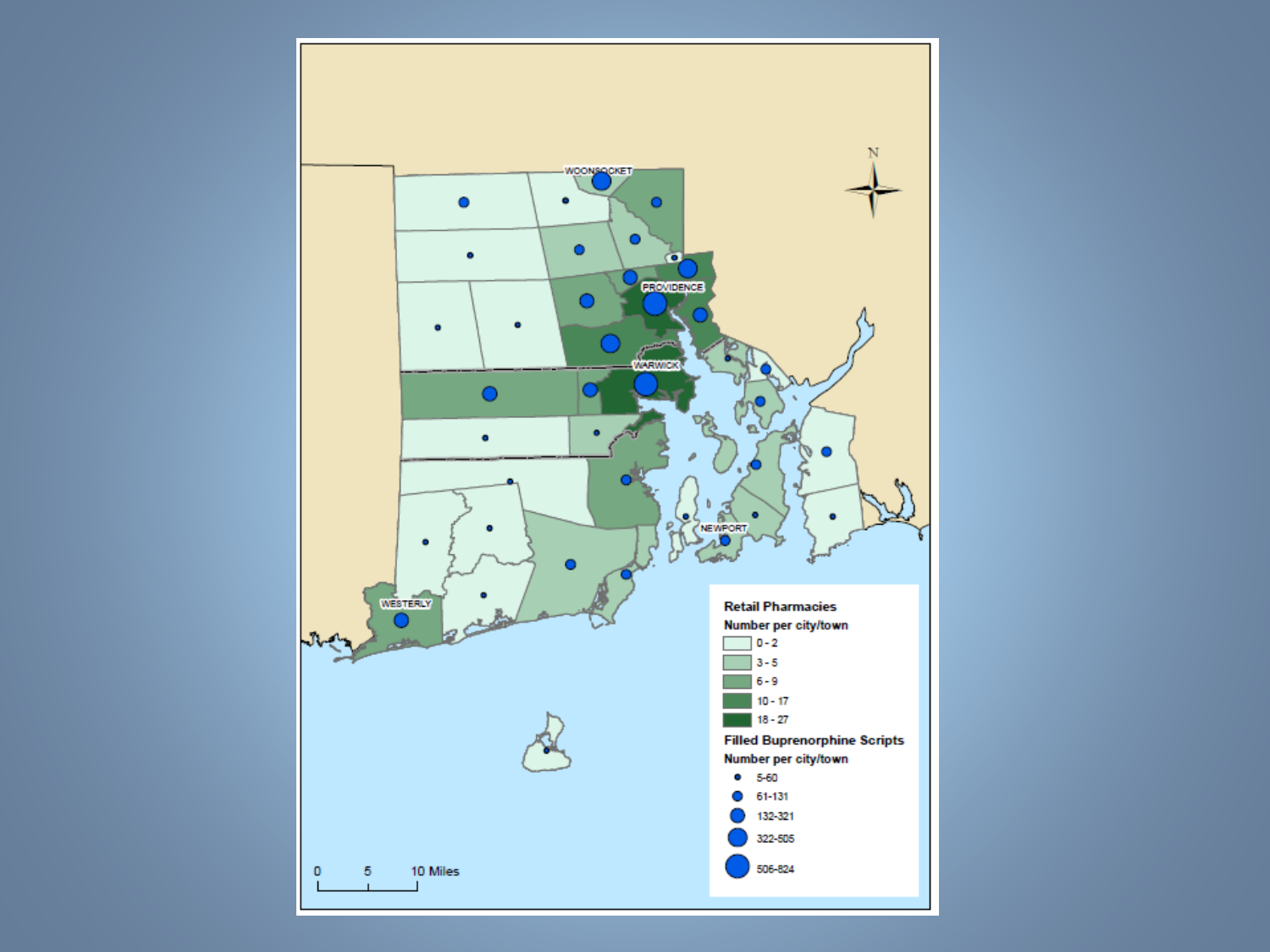#### **SBIRT & Safe Opioid Prescribing:** Maximizing Benefits and Minimizing Risks

Rhode Island has one of the highest opioid- overdose rates in the country. Learn how to safely prescribe opioids using evidence-based practices.

This CME course is designed to provide prescribers basic tools to safely prescribe opioids using an SBIRT (Screening, Brief Intervention and Referral to Treatment) approach to managing pain and prescription opioid abuse.

#### **Speaker**:

#### **Paul Seale, MD**

Professor and Director of Research Department of Family Medicine, Medical Center of Central Georgia and Mercer University School of Medicine Macon, GA



#### **Date: Saturday, June 6, 2015**

- **Time:** Registration 8:00 am; 8:30 am - 12:30 pm (ET)
- **Where:** Butler Hospital, Ray Hall 345 Blackstone Blvd. Providence, RI
- **Who:** Physicians, dentists, and other health professionals **Fee:** \$25



#### **Educational Objectives:**

After completing this training, participants should be able to:

- Describe negative consequences that may occur in patients who receive prescriptions for opioid medication
- Perform an initial assessment and baseline measurement of a patient requesting opioid therapy
- Implement a monitoring framework to protect the safety of patients receiving ongoing opioid therapy
- Address concerning behaviors of patients on chronic opioid therapy

**Accreditation:** American Academy of Addiction Psychiatry is accredited by the ACCME to provide continuing medical education for physicians. **Designation Statement:** American Academy of Addiction Psychiatry designates this live educational activity for a maximum of 3.5 *AMA PRA Category 1 Credits™*. Physicians should only claim credit commensurate with the extent of their participation in the activity. AAAP's CME/CPD planning committee has reviewed this activity and determined that these sessions can be used toward up to 2.75 credits in Pain Management. The session titled, "Opioid Overdose Risk and Intranasal Naloxone" can be used toward up to .75 credits in Risk Management.







O TRAINING PROVIDERS' CLINICAL SUPPORT SYSTEM